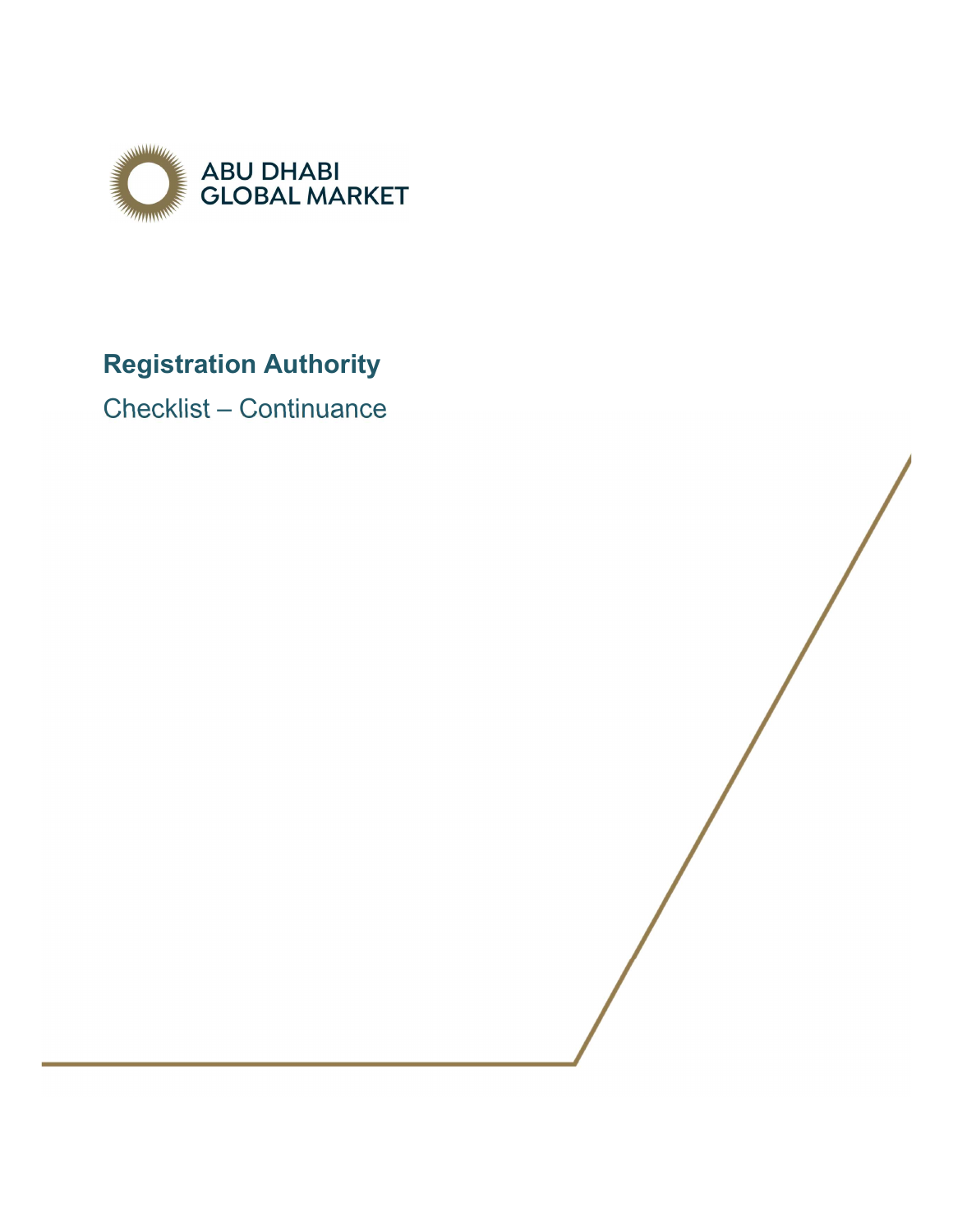### INCORPORATION / REGISTRATION OF COMPANY – STANDARD REQUIREMENTS

| No. |                                                                                                                                                                                       |                                                                                                                                                                                                                                                                                                                                                                                                                                                                                         |              |
|-----|---------------------------------------------------------------------------------------------------------------------------------------------------------------------------------------|-----------------------------------------------------------------------------------------------------------------------------------------------------------------------------------------------------------------------------------------------------------------------------------------------------------------------------------------------------------------------------------------------------------------------------------------------------------------------------------------|--------------|
| 1.  | Do the members of the body corporate<br>applying for continuance in ADGM have<br>unlimited liability in their home jurisdiction?                                                      | $\Box$ Yes<br>Pursuant to the provisions<br>set out in Section 101(5) of<br><b>ADGM Companies</b><br>Regulations 2015, an<br>application for continuance<br>under Section 102 of<br><b>ADGM Companies</b><br>Regulations (application to<br>Registrar for continuance<br>within the Abu Dhabi<br>Global Market) may not be<br>made by a body corporate<br>whose members have<br>unlimited liability unless<br>such body corporate<br>applies for continuance as<br>an unlimited company | $\Box$ No    |
| 2.  | Is the body corporate applying for continuance<br>within ADGM being wound up or is in<br>liquidation?                                                                                 | $\square$ Yes<br>Pursuant to sections 100<br>and 101 of ADGM<br><b>Companies Regulations</b><br>2015, this body corporate<br>does not meet eligibility<br>criteria for continuance.                                                                                                                                                                                                                                                                                                     | $\square$ No |
| 3.  | Is the body corporate applying for continuance<br>within ADGM insolvent?                                                                                                              | $\square$ Yes<br>Pursuant to sections 100<br>and 101 of ADGM<br><b>Companies Regulations</b><br>2015, this body corporate<br>does not meet eligibility<br>criteria for continuance.                                                                                                                                                                                                                                                                                                     | $\square$ No |
| 4.  | Has a receiver, manager or administrator (by<br>whatever name any such person is called)<br>been appointed, whether by a court or in<br>some other manner, in respect of any property | $\Box$ Yes<br>Pursuant to sections 100<br>and 101 of ADGM<br><b>Companies Regulations</b>                                                                                                                                                                                                                                                                                                                                                                                               | $\square$ No |

## Check entity's eligibility for continuance in ADGM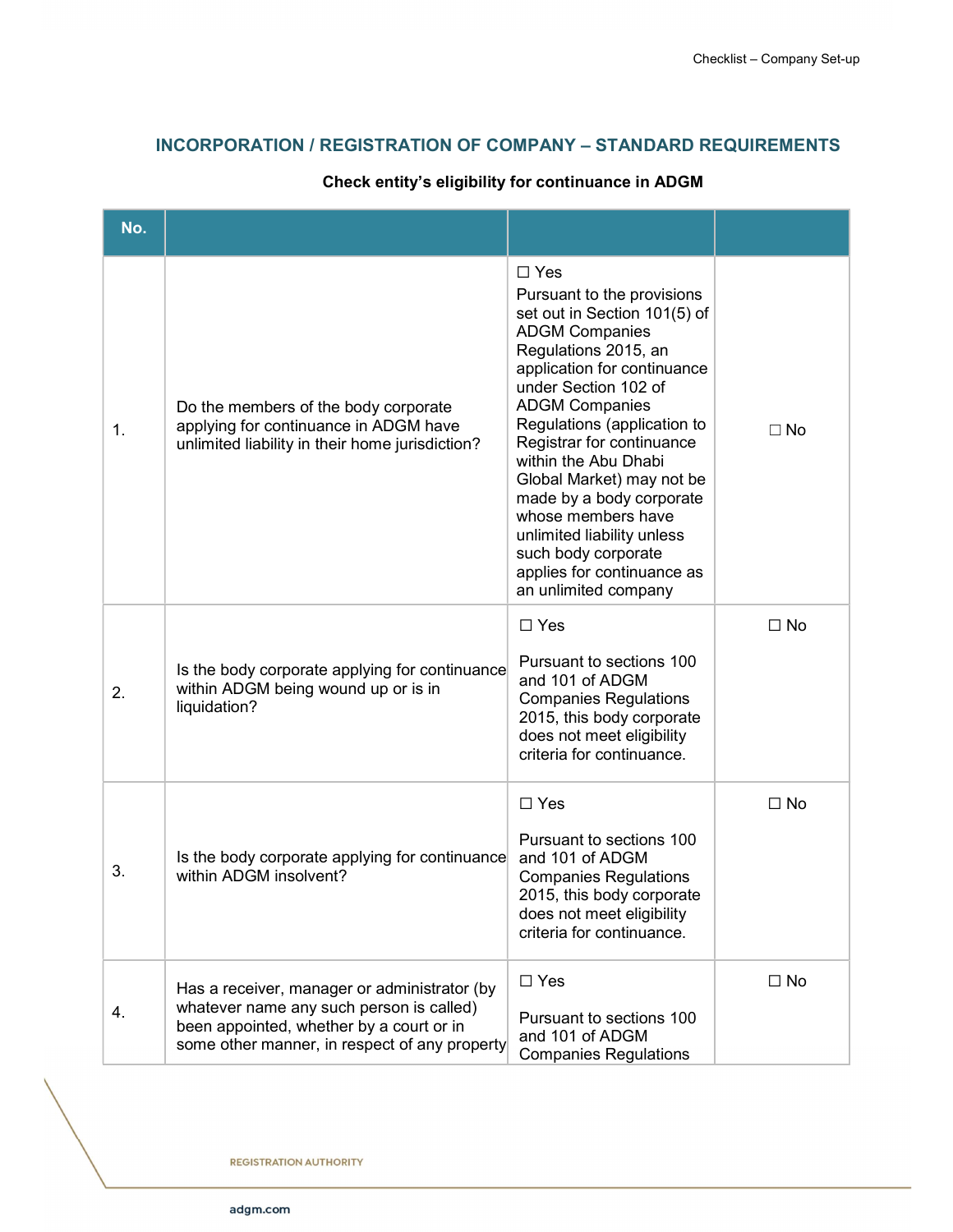|    | of the applicant for continuance within the<br>ADGM?                                                                                                                                                                                                                             | 2015, this body corporate<br>does not meet eligibility<br>criteria for continuance.                                                                                              |           |
|----|----------------------------------------------------------------------------------------------------------------------------------------------------------------------------------------------------------------------------------------------------------------------------------|----------------------------------------------------------------------------------------------------------------------------------------------------------------------------------|-----------|
| 5. | Has the applicant entered into a compromise<br>or arrangement with a creditor (not being a<br>compromise or arrangement approved by the<br>Registrar) and that compromise or<br>arrangement is in force?                                                                         | $\Box$ Yes<br>Pursuant to sections 100<br>and 101 of ADGM<br><b>Companies Regulations</b><br>2015, this body corporate<br>does not meet eligibility<br>criteria for continuance. | $\Box$ No |
| 6. | Is there an application pending before a court<br>for the winding up or liquidation of the<br>applicant, or to have it declared insolvent, or<br>for the appointment of such a receiver,<br>manager or administrator or for the approval<br>of such a compromise or arrangement? | $\Box$ Yes<br>Pursuant to sections 100<br>and 101 of ADGM<br><b>Companies Regulations</b><br>2015, this body corporate<br>does not meet eligibility<br>criteria for continuance. | $\Box$ No |

If answers to all the above questions are No, the entity can submit application to Registrar for continuance within the Abu Dhabi Global Market. If the answer to the first question is 'yes', then the applicant may apply for continuance into ADGM only for continuance of an unlimited company.

#### Continue a Private Company Limited by Shares as an SPV into ADGM

| No. | <b>Requirement</b>                                                                                                                                                                                                                                                                                                                                                                               | <b>Status</b> |
|-----|--------------------------------------------------------------------------------------------------------------------------------------------------------------------------------------------------------------------------------------------------------------------------------------------------------------------------------------------------------------------------------------------------|---------------|
|     | Provide details of the company in original jurisdiction                                                                                                                                                                                                                                                                                                                                          |               |
| 2.  | A copy of Certificate of Incorporation or Registration, or a document of similar<br>effect, certified by the relevant authority in the jurisdiction in which it is<br>incorporated or registered (issued no more than three months). This is the<br>existing certificate in the home jurisdiction from which an entity is continuing<br>into ADGM.                                               |               |
| 3.  | A copy Certificate of Good Standing or document of similar effect                                                                                                                                                                                                                                                                                                                                |               |
| 4.  | A copy of evidence of authorization (such as legal opinion), satisfactory to<br>the Registrar, that the company is authorized by the laws of its jurisdiction to<br>make this application.                                                                                                                                                                                                       |               |
| 5.  | A copy of evidence of consents in original jurisdiction, satisfactory to the<br>Registrar, confirming that if a certificate of continuance is issued under<br>ADGM Companies Regulations pursuant to the application, the company will<br>thereupon cease to be incorporated under the other jurisdiction, the interests<br>of the members and the creditors of the company will not be unfairly |               |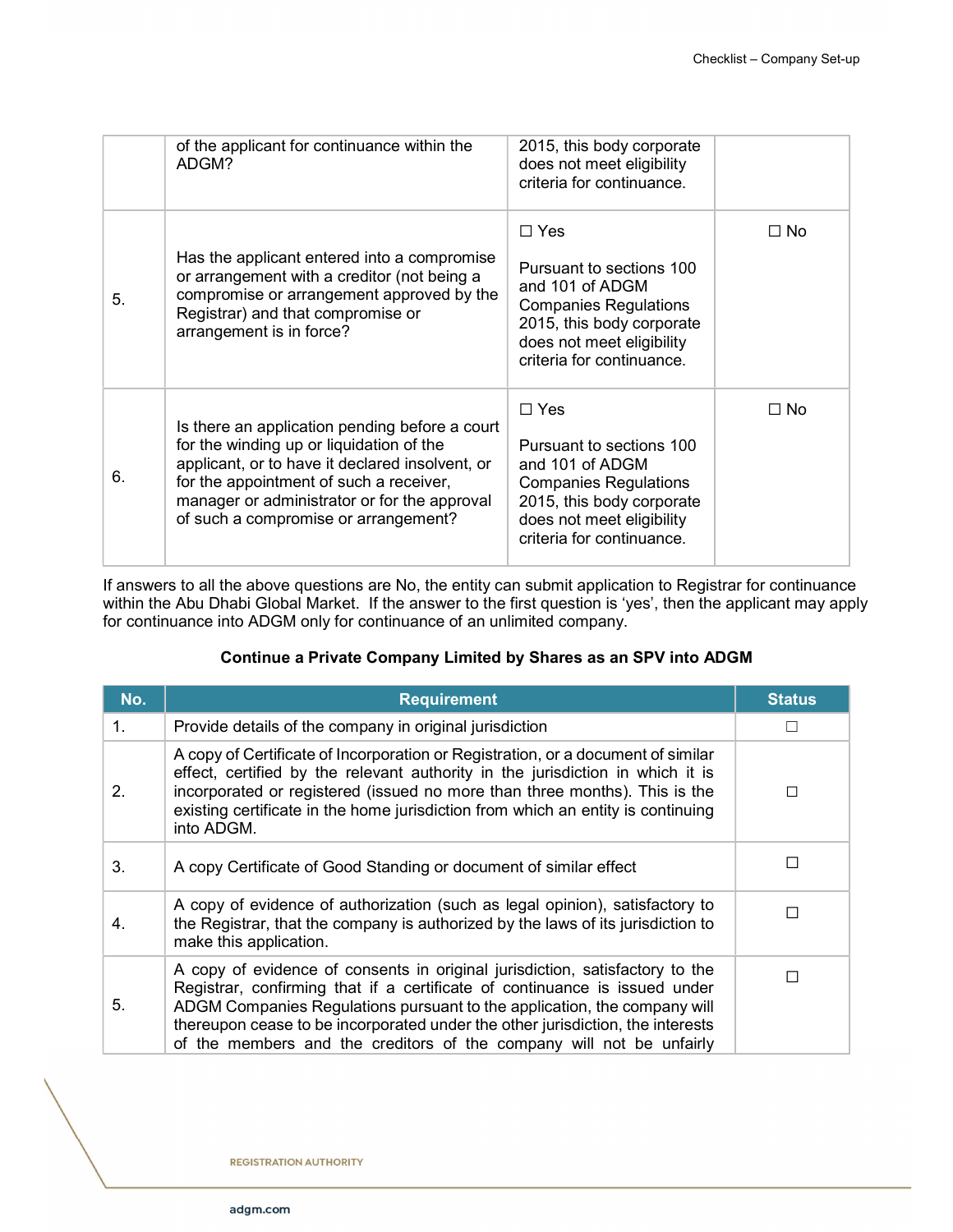|                                  | prejudiced and that the company is not prevented by section 103 of<br>Companies Regulations in making application for continuation.                                                                                                                                                                                              |  |
|----------------------------------|----------------------------------------------------------------------------------------------------------------------------------------------------------------------------------------------------------------------------------------------------------------------------------------------------------------------------------|--|
|                                  | A copy of directors' Certificate of Solvency, stating that the company is<br>solvent, that there is no reasonable prospect of the company becoming<br>insolvent at the time of the application, and there are no applications made<br>to any court                                                                               |  |
| 6.                               | (a) to put the company into liquidation,                                                                                                                                                                                                                                                                                         |  |
|                                  | (b) to wind up the company,                                                                                                                                                                                                                                                                                                      |  |
|                                  | (c) to have the company declared insolvent or                                                                                                                                                                                                                                                                                    |  |
|                                  | (d) for the appointment of a receiver in relation to any property of the<br>company.                                                                                                                                                                                                                                             |  |
| $7_{\scriptscriptstyle{\ddots}}$ | Articles of Association or other constitutional document of similar effect and<br>any amendments, certified by the relevant authority in the jurisdiction in which<br>it is incorporated or registered (issued no more than three months). This is<br>the existing articles of association of the existing entity in the foreign |  |
|                                  | jurisdiction from which the entity is continuing into ADGM.                                                                                                                                                                                                                                                                      |  |

## PRIVATE COMPANY LIMITED BY SHARES – SPECIAL PURPOSE VEHICLE (NON-EXEMPT)

| <b>Standard Requirements</b>                                                                                                                                                                                                                                                                                                                                                                                                                                             | <b>Useful Links</b>                              |
|--------------------------------------------------------------------------------------------------------------------------------------------------------------------------------------------------------------------------------------------------------------------------------------------------------------------------------------------------------------------------------------------------------------------------------------------------------------------------|--------------------------------------------------|
| Non-exempt SPV Business Plan Template (available for download<br>on the ADGM website) duly executed by the applicant and the<br>appointed Company Service Provider                                                                                                                                                                                                                                                                                                       | <b>SPV Application Process</b>                   |
| Must demonstrate nexus to the UAE as per the ADGM RA<br>$\overline{a}$<br>nexus policy for SPVs<br>Documentary evidence of the target asset must be<br>provided in the form of commercial license copies, title<br>deed copies etc. (depending on the nature of the target<br>asset) (recently certified as a true copy, not more than<br>three months ago, foreign language documents must be<br>accompanied by certified legal translation to the English<br>language) |                                                  |
| Choose a company name.                                                                                                                                                                                                                                                                                                                                                                                                                                                   | www.registration.adgm.com                        |
| Search if the company name is still available<br>$\overline{\phantom{a}}$<br>Refer: Business and Company Name Rules<br>$\overline{\phantom{a}}$<br>Similar name declaration may be required if the applicants<br>are using a proposed name that is similar to others                                                                                                                                                                                                     | <b>Business and Company Name</b><br><b>Rules</b> |
| Select the accounting reference date/end of the fiscal year.<br>(standard: 31 December)                                                                                                                                                                                                                                                                                                                                                                                  |                                                  |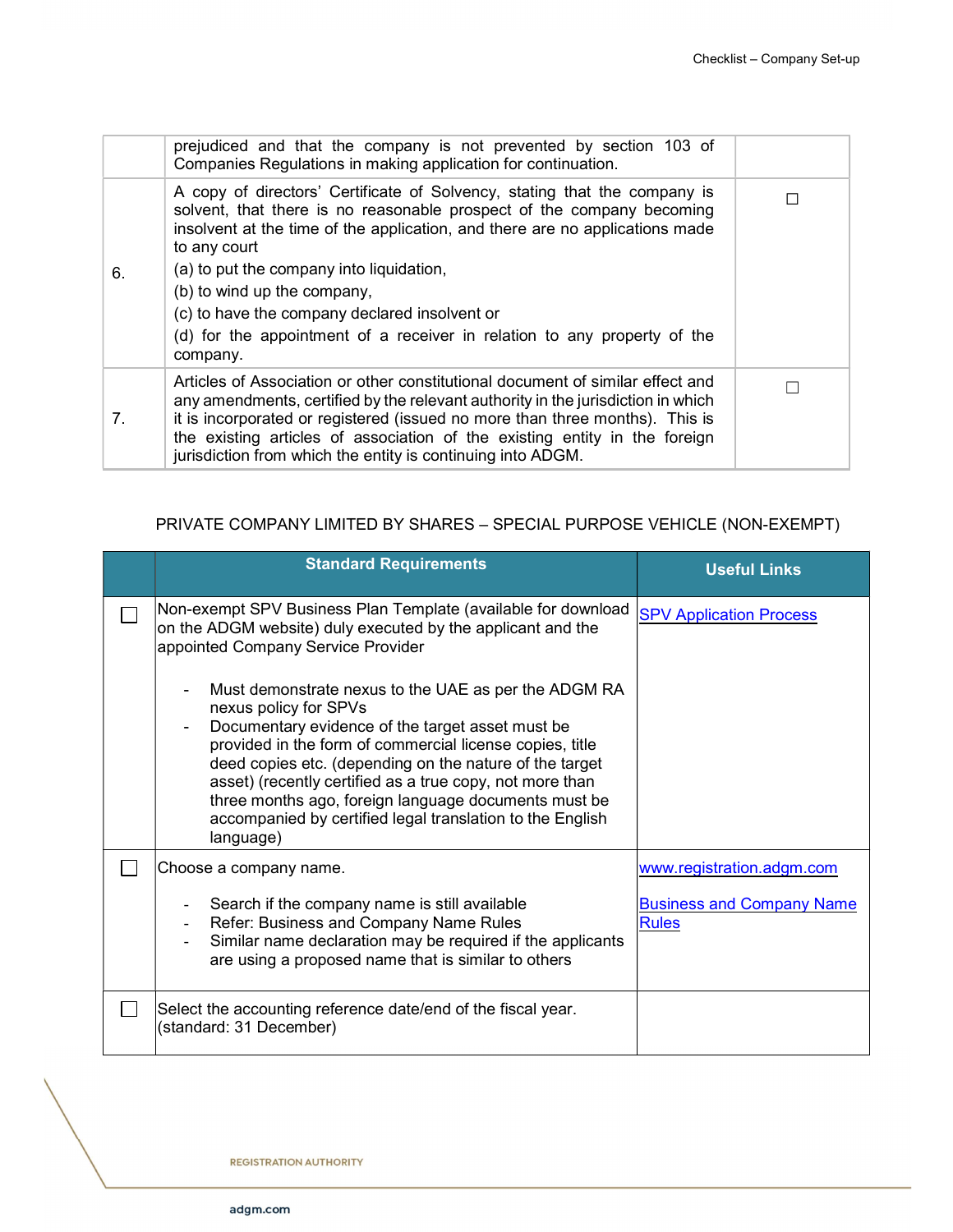|                             | Draft articles of association                                                                                                                                                                                                                                                                                                                                                             | <b>Model Articles</b>                                                                                                  |
|-----------------------------|-------------------------------------------------------------------------------------------------------------------------------------------------------------------------------------------------------------------------------------------------------------------------------------------------------------------------------------------------------------------------------------------|------------------------------------------------------------------------------------------------------------------------|
|                             | Model Article Template is available on the ADGM website<br>but this can be amended or bespoke articles uploaded,<br>provided the applicant can confirm that these are compliant<br>with the ADGM Companies Regulations and subordinate<br>legislation<br>If signed version is to be used, evidence of signing<br>authority                                                                |                                                                                                                        |
| $\mathcal{L}_{\mathcal{A}}$ | <b>Registered Office Address</b>                                                                                                                                                                                                                                                                                                                                                          | <b>SPV Application Process</b>                                                                                         |
|                             | Consent Letter for registered office address provision<br>from ADGM registered Company Service Provider<br>(template available on the ADGM website)                                                                                                                                                                                                                                       |                                                                                                                        |
| $\Box$                      | <b>Company Service Provider Appointment</b><br>Under ADGM's CSP Framework, setting up and<br>maintaining a non-exempt SPV requires an ADGM<br>licensed Company Service Provider.<br>Company Service Provider - Appointment Form - SPV<br>duly executed by the applicant and the appointed<br><b>Company Service Provider</b>                                                              | <b>List of ADGM Registered</b><br><b>Company Service Providers</b><br><b>Guidance and Resources for</b><br><b>SPVs</b> |
| $\Box$                      | <b>Authorised Signatories</b>                                                                                                                                                                                                                                                                                                                                                             | <b>Resolution Templates</b>                                                                                            |
|                             | Must be individual<br>At least one individual<br>At least one of the appointed signatories must be a UAE<br>national, GCC national or hold a valid UAE residence<br>visa. (Individuals who never entered the UAE cannot be<br>appointed as authorised signatories because security<br>clearance from the immigration authorities cannot be<br>processed).                                 | <b>Nominee Arrangement</b><br>Confirmation Form - Role -<br>Company                                                    |
|                             | <b>Individual</b><br><b>Personal Details</b><br>Service Address<br>Passport copies of all current and past nationalities<br>Emirates ID (applicable to UAE nationals)<br>Evidence of Appointment (this is the resolution for<br>incorporation signed by all shareholders, which includes<br>the appointment of the authorised signatories - template<br>is available on the ADGM website) |                                                                                                                        |
|                             | <b>Nominee Arrangement Confirmation Form</b><br>Confirm if any of the signatories holds the role on behalf<br>of someone else by filling up this form (if not applicable,<br>choose no but the form must still be submitted)                                                                                                                                                              |                                                                                                                        |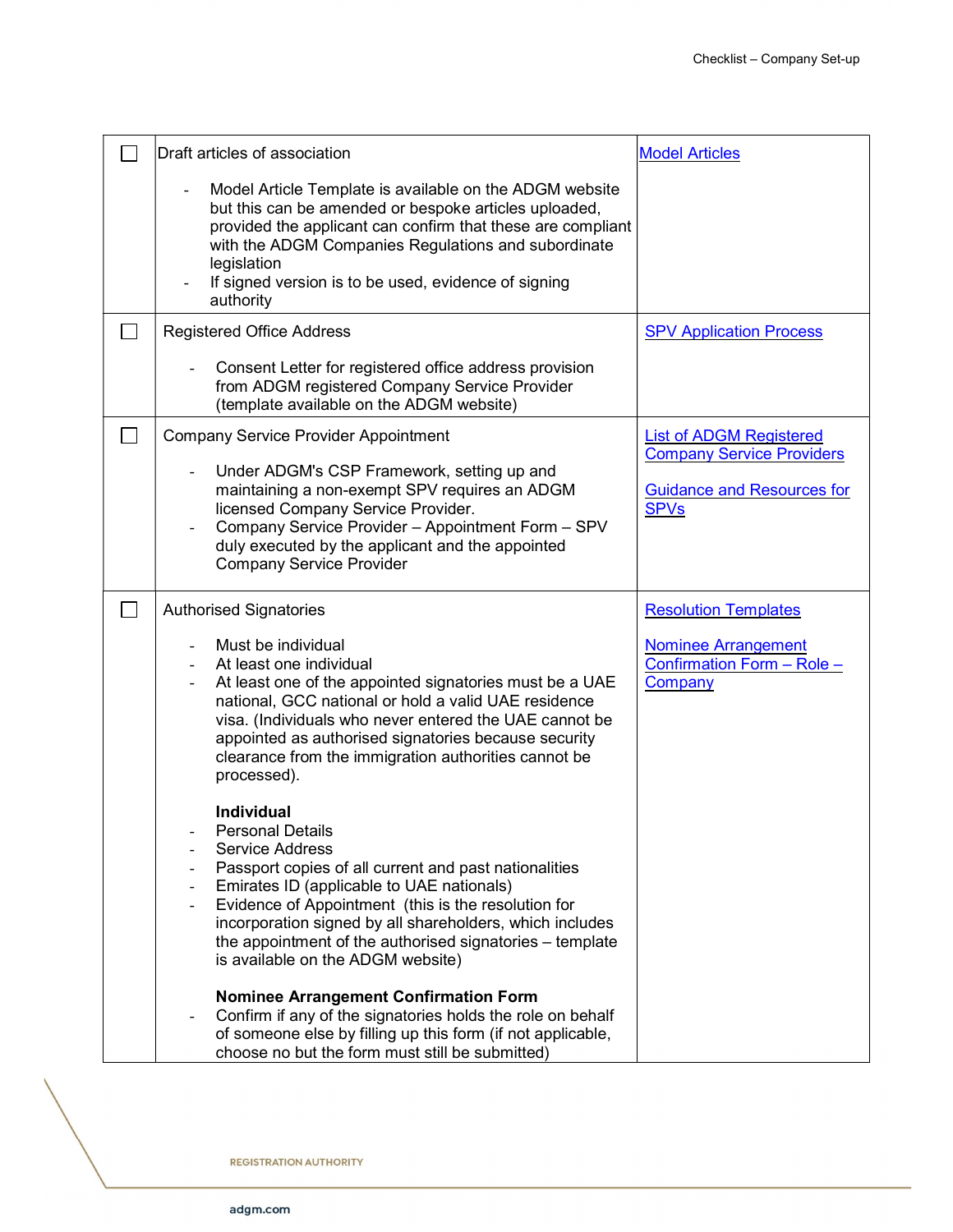| Form is available on the ADGM website<br>Upload completed and signed form to the Supporting<br>Documents section of the online application form                                                                                                                                                                                                                                                                                                                                                                                                                                                                                                                                                                                                                                                                                                                                                                                                                                                                       |                                                                                                    |
|-----------------------------------------------------------------------------------------------------------------------------------------------------------------------------------------------------------------------------------------------------------------------------------------------------------------------------------------------------------------------------------------------------------------------------------------------------------------------------------------------------------------------------------------------------------------------------------------------------------------------------------------------------------------------------------------------------------------------------------------------------------------------------------------------------------------------------------------------------------------------------------------------------------------------------------------------------------------------------------------------------------------------|----------------------------------------------------------------------------------------------------|
| <b>Directors</b><br>At least one director must be appointed by a private<br>company limited by shares<br>At least one director who is a natural person (i.e. an<br>individual min. 18 years old) must be appointed as per<br>s145 of the ADGM Companies Regulations<br>The appointment of body corporate directors is permitted,<br>if at least one individual director is appointed<br>Individual<br><b>Personal Details</b><br>Service Address<br><b>Residential Address</b><br>Passport copies of all current and past nationalities<br>Proof of Residential Address (not more than 3 months<br>old, in the English language)<br>Evidence of Appointment (this is the resolution signed by<br>all shareholders, which includes the appointment of the<br>directors – template is available on the ADGM website)                                                                                                                                                                                                    | <b>Resolution Templates</b><br><b>Nominee Arrangement</b><br>Confirmation Form - Role -<br>Company |
| <b>Body Corporate</b><br><b>Entity Details</b><br><b>Registered Office Address</b><br>Certificate of Incorporation/Registration (foreign language<br>documents must be accompanied by certified legal<br>translation to the English language)<br>Register of members recently (certified as a true copy by<br>one of the incumbent directors or company secretary, or<br>registered agent, not more than three months ago, foreign<br>language documents must be accompanied by certified<br>legal translation to the English language)<br>Register of directors (recently certified as a true copy by<br>one of the incumbent directors or company secretary, or<br>registered agent, not more than three months ago, foreign<br>language documents must be accompanied by certified<br>legal translation to the English language)<br>Evidence of Appointment (this is the resolution signed by<br>the shareholders, which includes the appointment of the<br>directors – template is available on the ADGM website) |                                                                                                    |
| <b>Nominee Arrangement Confirmation Form</b><br>Confirm if any of the directors holds the role on behalf of<br>someone else by filling up this form (if not applicable,<br>choose no but the form must still be submitted)                                                                                                                                                                                                                                                                                                                                                                                                                                                                                                                                                                                                                                                                                                                                                                                            |                                                                                                    |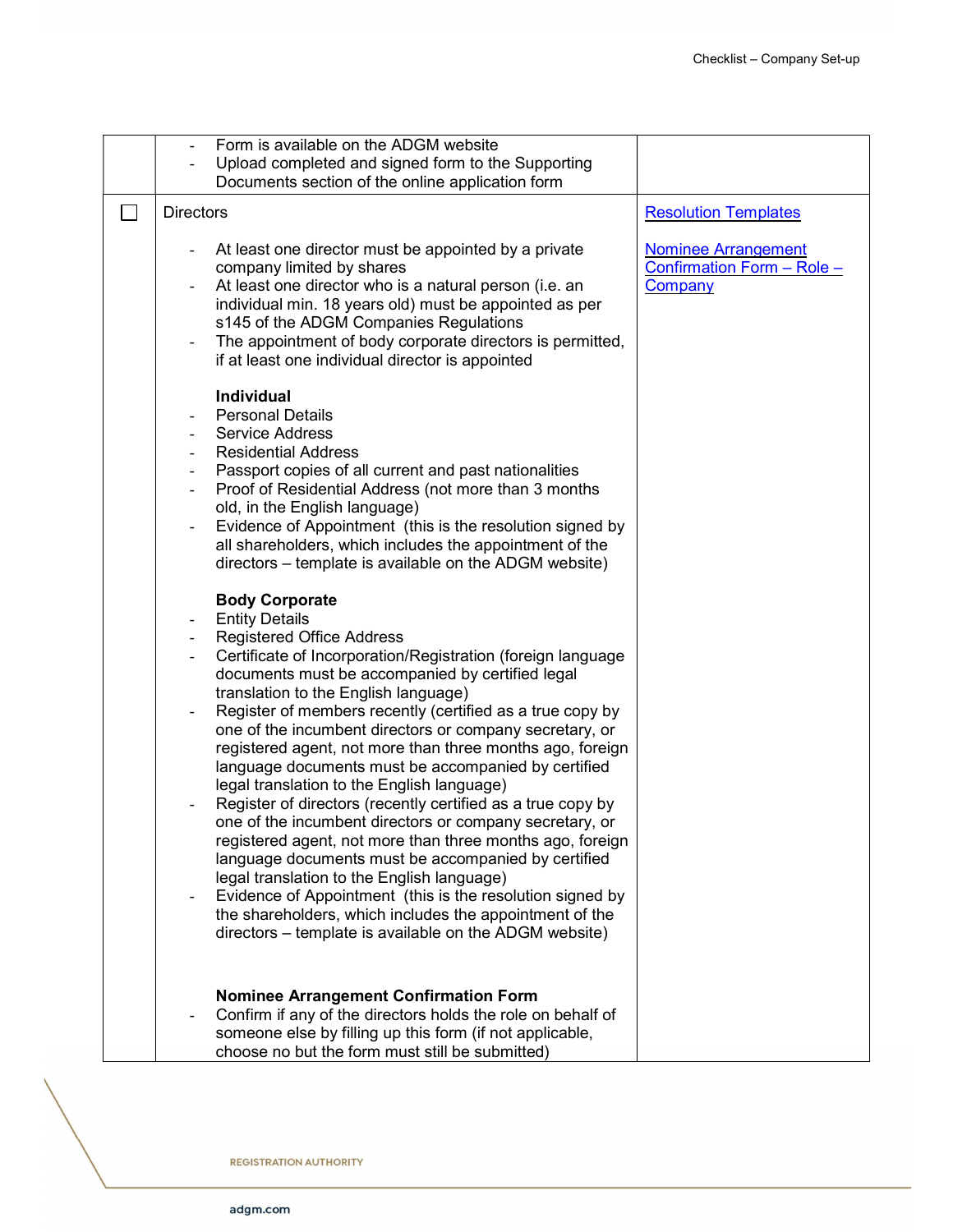| Form is available on the ADGM website<br>Upload completed and signed form to the Supporting<br>Documents section of the online application form                                                                                                                                                                                                                                                                                                                                                                                                                                                                                                                                                                                                                                                                                                                                                                                                                                                                        |                                                                     |  |
|------------------------------------------------------------------------------------------------------------------------------------------------------------------------------------------------------------------------------------------------------------------------------------------------------------------------------------------------------------------------------------------------------------------------------------------------------------------------------------------------------------------------------------------------------------------------------------------------------------------------------------------------------------------------------------------------------------------------------------------------------------------------------------------------------------------------------------------------------------------------------------------------------------------------------------------------------------------------------------------------------------------------|---------------------------------------------------------------------|--|
| Secretary                                                                                                                                                                                                                                                                                                                                                                                                                                                                                                                                                                                                                                                                                                                                                                                                                                                                                                                                                                                                              | <b>Resolution Templates</b>                                         |  |
| This is not mandatory<br>Can be individual or Body Corporate                                                                                                                                                                                                                                                                                                                                                                                                                                                                                                                                                                                                                                                                                                                                                                                                                                                                                                                                                           | <b>Nominee Arrangement</b><br>Confirmation Form - Role -<br>Company |  |
| <b>Individual</b><br><b>Personal Details</b><br><b>Service Address</b><br>Passport copies of all current and past nationalities<br>Proof of Residential Address (not more than 3 months                                                                                                                                                                                                                                                                                                                                                                                                                                                                                                                                                                                                                                                                                                                                                                                                                                |                                                                     |  |
| old, in the English language)<br>Evidence of Appointment (this is the resolution signed by<br>all shareholders, foreign language documents must be<br>accompanied by certified legal translation to the English<br>language)                                                                                                                                                                                                                                                                                                                                                                                                                                                                                                                                                                                                                                                                                                                                                                                           |                                                                     |  |
| <b>Body Corporate</b><br><b>Entity Details</b><br><b>Registered Office Address</b><br>Certificate of Incorporation/Registration (foreign language<br>documents must be accompanied by certified legal<br>translation to the English language)<br>Register of members recently (certified as a true copy by<br>one of the incumbent directors or company secretary, or<br>registered agent, not more than three months ago, foreign<br>language documents must be accompanied by certified<br>legal translation to the English language)<br>Register of directors recently certified as a true copy by<br>one of the incumbent directors or company secretary, or<br>registered agent, not more than three months ago, foreign<br>language documents must be accompanied by certified<br>legal translation to the English language)<br>Evidence of Appointment (this is the resolution signed by<br>the shareholders, which includes the appointment of the<br>secretaries – template is available on the ADGM website) |                                                                     |  |
| <b>Nominee Arrangement Confirmation Form</b><br>Confirm if any of the secretaries holds the role on behalf<br>of someone else by filling up this form (if not applicable,<br>choose no but the form must still be submitted)<br>Form is available on the ADGM website<br>Upload completed and signed form to the Supporting<br>Documents section of the online application form                                                                                                                                                                                                                                                                                                                                                                                                                                                                                                                                                                                                                                        |                                                                     |  |
| <b>Shares Particulars</b>                                                                                                                                                                                                                                                                                                                                                                                                                                                                                                                                                                                                                                                                                                                                                                                                                                                                                                                                                                                              |                                                                     |  |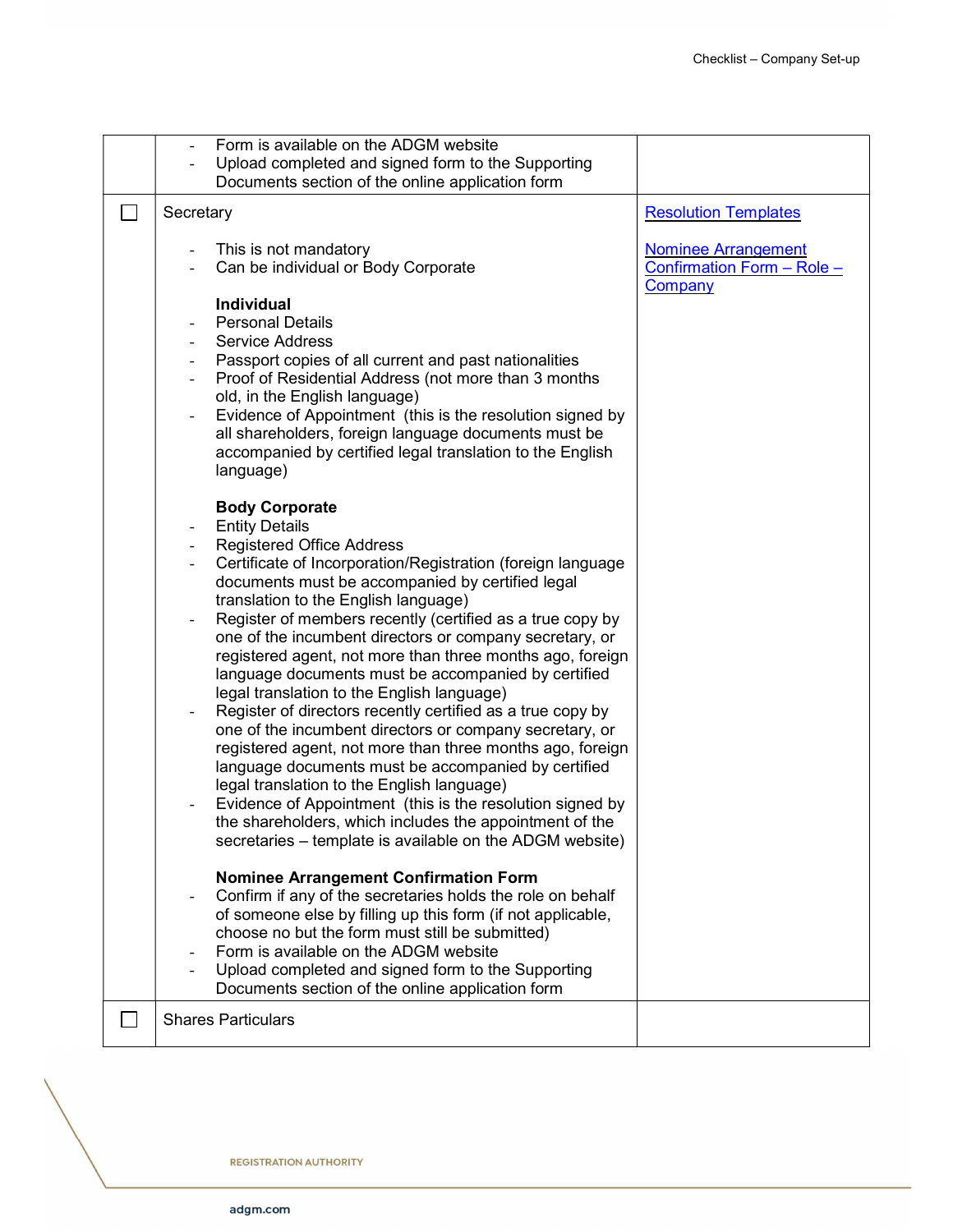|        | Decide on classes of shares, number of issued shares,<br>how many shares are paid up and unpaid, and rights<br>attached to the shares<br>At least one share must be issued at the time of<br>incorporation                                                                                                                                                                                                                                                                                                                                                                                                                                                                                                                                                                                                                                                                                                                                                                                                                                                                                                                                                                                                                                                                                                                                                                                                                                                                                                                                                                                                                                                                                                                                                                                                              |                                                              |  |
|--------|-------------------------------------------------------------------------------------------------------------------------------------------------------------------------------------------------------------------------------------------------------------------------------------------------------------------------------------------------------------------------------------------------------------------------------------------------------------------------------------------------------------------------------------------------------------------------------------------------------------------------------------------------------------------------------------------------------------------------------------------------------------------------------------------------------------------------------------------------------------------------------------------------------------------------------------------------------------------------------------------------------------------------------------------------------------------------------------------------------------------------------------------------------------------------------------------------------------------------------------------------------------------------------------------------------------------------------------------------------------------------------------------------------------------------------------------------------------------------------------------------------------------------------------------------------------------------------------------------------------------------------------------------------------------------------------------------------------------------------------------------------------------------------------------------------------------------|--------------------------------------------------------------|--|
| $\sim$ | Shareholders                                                                                                                                                                                                                                                                                                                                                                                                                                                                                                                                                                                                                                                                                                                                                                                                                                                                                                                                                                                                                                                                                                                                                                                                                                                                                                                                                                                                                                                                                                                                                                                                                                                                                                                                                                                                            | <b>Resolution Templates</b>                                  |  |
|        | Can be individual or Body Corporate<br><b>Individual</b><br><b>Personal Details</b><br><b>Service Address</b><br>Passport copies of all current and past nationalities<br><b>Proof of Residential Address</b><br>Resolution authorizing Incorporation/Registration of<br>ADGM Entity and Evidence of Appointment (this is the<br>resolution signed jointly by all individual shareholders -<br>template is available on the ADGM website)<br><b>Body Corporate</b><br><b>Entity Details</b><br><b>Registered Office Address</b><br>Certificate of Incorporation/Registration (foreign language<br>documents must be accompanied by certified legal<br>translation to the English language)<br>Register of members recently (certified as a true copy by<br>one of the incumbent directors or company secretary, or<br>registered agent, not more than three months ago, foreign<br>language documents must be accompanied by certified<br>legal translation to the English language)<br>Register of directors recently certified as a true copy by<br>one of the incumbent directors or company secretary, or<br>registered agent, not more than three months ago, foreign<br>language documents must be accompanied by certified<br>legal translation to the English language)<br>Evidence of Appointment (separate board resolution<br>required for each body corporate shareholder-template<br>is available on the ADGM website)<br><b>Nominee Arrangement Confirmation Form</b><br>Confirm if any of the shareholders holds the role on behalf<br>of someone else by filling up this form (if not applicable,<br>choose no but the form must still be submitted)<br>Form is available on the ADGM website<br>Upload completed and signed form to the Supporting<br>Documents section of the online application form | <b>Nominee Arrangement</b><br><b>Confirmation Form</b>       |  |
| $\Box$ | <b>Ultimate Beneficial Owners</b>                                                                                                                                                                                                                                                                                                                                                                                                                                                                                                                                                                                                                                                                                                                                                                                                                                                                                                                                                                                                                                                                                                                                                                                                                                                                                                                                                                                                                                                                                                                                                                                                                                                                                                                                                                                       | <b>Guidance - Beneficial</b><br><b>Ownership and Control</b> |  |
|        |                                                                                                                                                                                                                                                                                                                                                                                                                                                                                                                                                                                                                                                                                                                                                                                                                                                                                                                                                                                                                                                                                                                                                                                                                                                                                                                                                                                                                                                                                                                                                                                                                                                                                                                                                                                                                         |                                                              |  |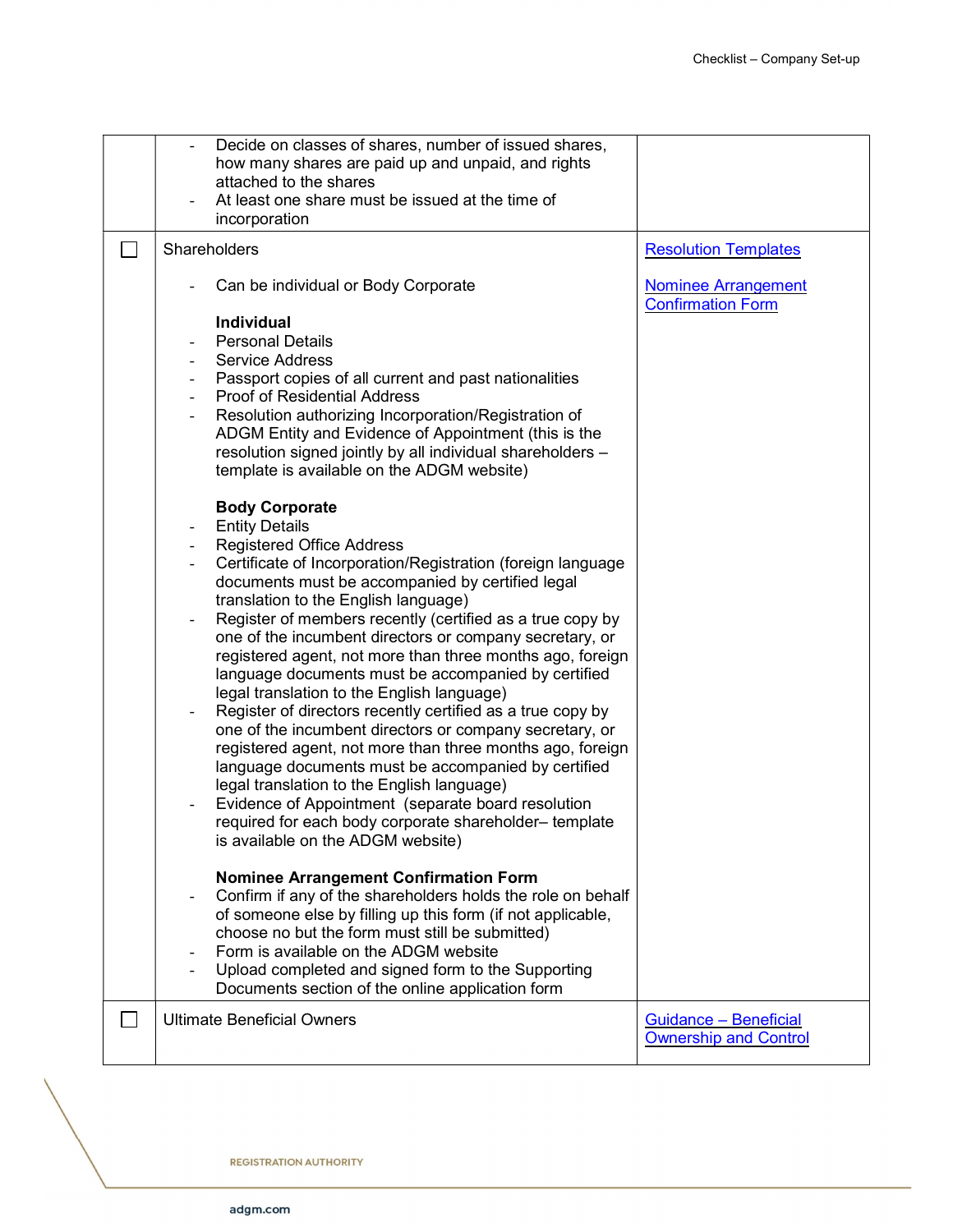|                             | Applicable if an individual or body corporate owns 25% or                 |                                       |
|-----------------------------|---------------------------------------------------------------------------|---------------------------------------|
|                             | more of the company                                                       |                                       |
|                             | Can be individual or Body Corporate                                       |                                       |
|                             | Document of Beneficial Ownership Distribution (this can                   |                                       |
|                             | be the company or shareholder's group chart or                            |                                       |
|                             | shareholder's register of shareholders)                                   |                                       |
|                             | <b>Individual</b>                                                         |                                       |
|                             | <b>Personal Details</b>                                                   |                                       |
|                             | <b>Service Address</b>                                                    |                                       |
|                             | Passport copies of all current and past nationalities                     |                                       |
|                             |                                                                           |                                       |
|                             | <b>Body Corporate</b>                                                     |                                       |
|                             | <b>Entity Details</b>                                                     |                                       |
|                             | <b>Registered Office Address</b>                                          |                                       |
|                             | Register of members recently (certified as a true copy by                 |                                       |
|                             | one of the incumbent directors or company secretary, or                   |                                       |
|                             | registered agent, not more than three months ago, foreign                 |                                       |
|                             | language documents must be accompanied by certified                       |                                       |
|                             | legal translation to the English language)                                |                                       |
|                             | Register of directors recently certified as a true copy by                |                                       |
|                             | one of the incumbent directors or company secretary, or                   |                                       |
|                             | registered agent, not more than three months ago, foreign                 |                                       |
|                             | language documents must be accompanied by certified                       |                                       |
|                             | legal translation to the English language)                                |                                       |
|                             |                                                                           |                                       |
|                             | <b>Nominee Arrangement Confirmation Form</b>                              |                                       |
|                             | Confirm if any of the Ultimate Beneficial Owners holds the                |                                       |
|                             | role on behalf of someone else by filling up this form (if                |                                       |
|                             | not applicable, choose no but the form must still be                      |                                       |
|                             | submitted)                                                                |                                       |
|                             | Form is available on the ADGM website                                     |                                       |
|                             | Upload completed and signed form to the Supporting                        |                                       |
|                             | Documents section of the online application form                          |                                       |
| $\overline{\phantom{a}}$    | Data Protection and Data Protection Contact Person                        | <b>Guidance - Data Protection</b>     |
|                             |                                                                           |                                       |
|                             | Must provide details of the contact person                                |                                       |
|                             | Complete all applicable questions<br>Refer: Data Protection Guidance Note |                                       |
|                             |                                                                           |                                       |
|                             | <b>DP Contact Person</b>                                                  |                                       |
|                             | <b>Personal Details</b>                                                   |                                       |
|                             | Service Address and contact details                                       |                                       |
|                             |                                                                           |                                       |
| $\mathcal{L}_{\mathcal{A}}$ | <b>Economic Substance Form</b>                                            | <b>Guidance - Relevant Activities</b> |
|                             | Confirm whether or not the company intends to conduct                     | <b>Economic Substance Form</b>        |
|                             | one or more Relevant Activities under Economic                            |                                       |
|                             | Substance Regime                                                          |                                       |
|                             |                                                                           |                                       |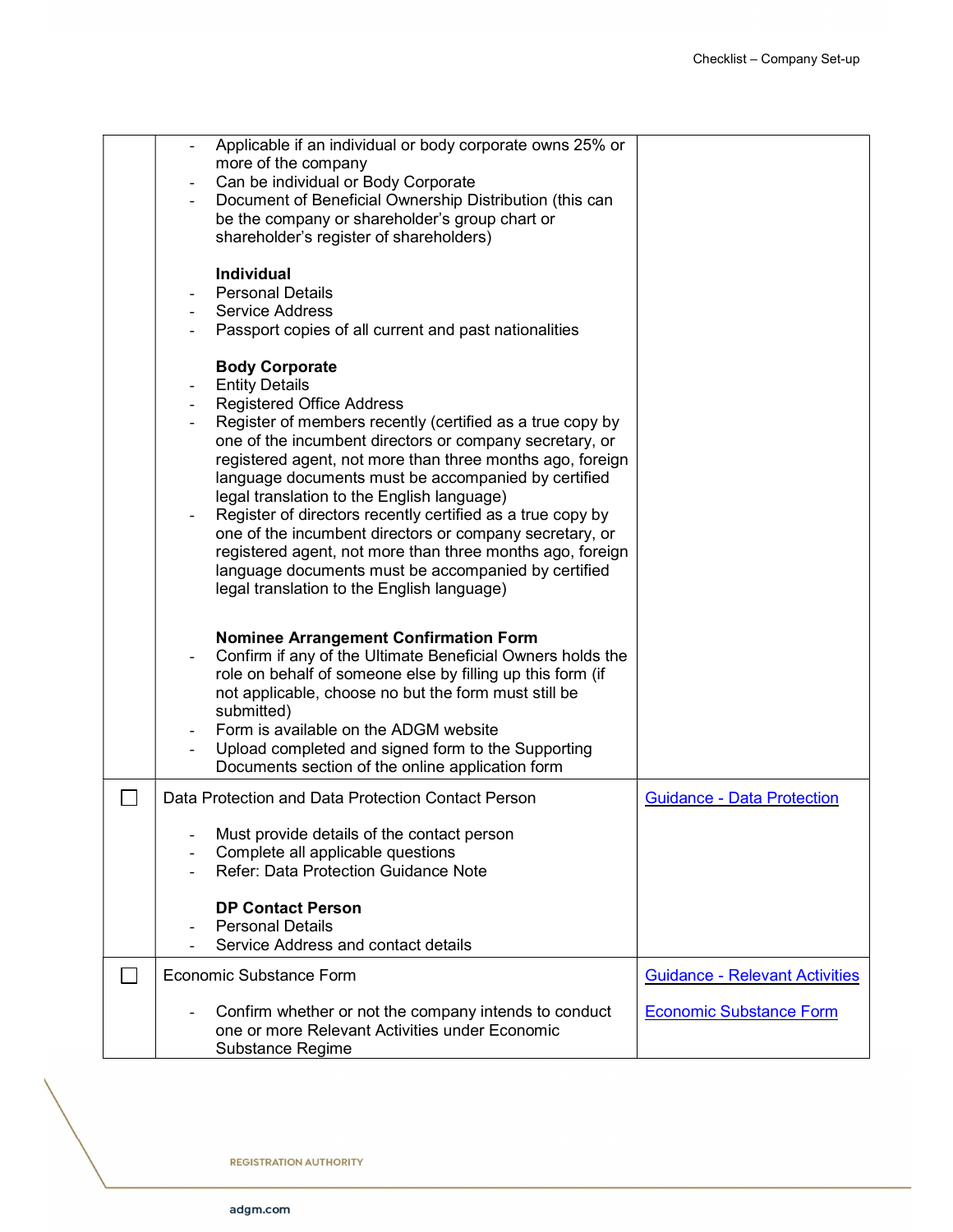| Refer to Guidance on Relevant Activities.<br>Form is available in ADGM website<br>Upload completed and signed form in the Supporting<br>$\overline{\phantom{a}}$<br>Document section                 |                                                     |
|------------------------------------------------------------------------------------------------------------------------------------------------------------------------------------------------------|-----------------------------------------------------|
| Source of wealth Declaration Form<br>Relevant supporting documents may be requested by the<br>$\overline{\phantom{a}}$<br>ADGM RA depending on the risk rating attributed to the<br>application form | <b>Sources of Wealth</b><br><b>Declaration Form</b> |

## CONTINUANCE OF COMPANY – FEES – SPECIAL PURPOSE VEHICLE (NON-EXEMPT)

| <b>Description</b>                                                                                                                                                                                                                                                          | <b>Amount</b>    |
|-----------------------------------------------------------------------------------------------------------------------------------------------------------------------------------------------------------------------------------------------------------------------------|------------------|
| Exempt Application for reserving a name                                                                                                                                                                                                                                     | <b>USD 200</b>   |
| Continuance from another jurisdiction into ADGM                                                                                                                                                                                                                             | <b>USD 7,500</b> |
| Issuance of commercial license                                                                                                                                                                                                                                              | <b>USD 1,000</b> |
| Data Protection Initial Registration                                                                                                                                                                                                                                        | <b>USD 300</b>   |
| Total                                                                                                                                                                                                                                                                       | <b>USD 9,000</b> |
| Please note that the above fees are excluding the following:<br><b>Company Service Provider Fees</b><br>Fees for provision of registered office address<br>$\overline{\phantom{a}}$<br>For further information, please access the <b>ADGM RA Schedule of</b><br><b>Fees</b> |                  |

## ANNUAL RENEWAL FEES – SPECIAL PURPOSE VEHICLE (NON-EXEMPT)

| <b>Description</b>             | <b>Amount</b>    |
|--------------------------------|------------------|
| Renewal of Commercial License  | <b>USD 1,000</b> |
| Renewal of business activities | ۰                |